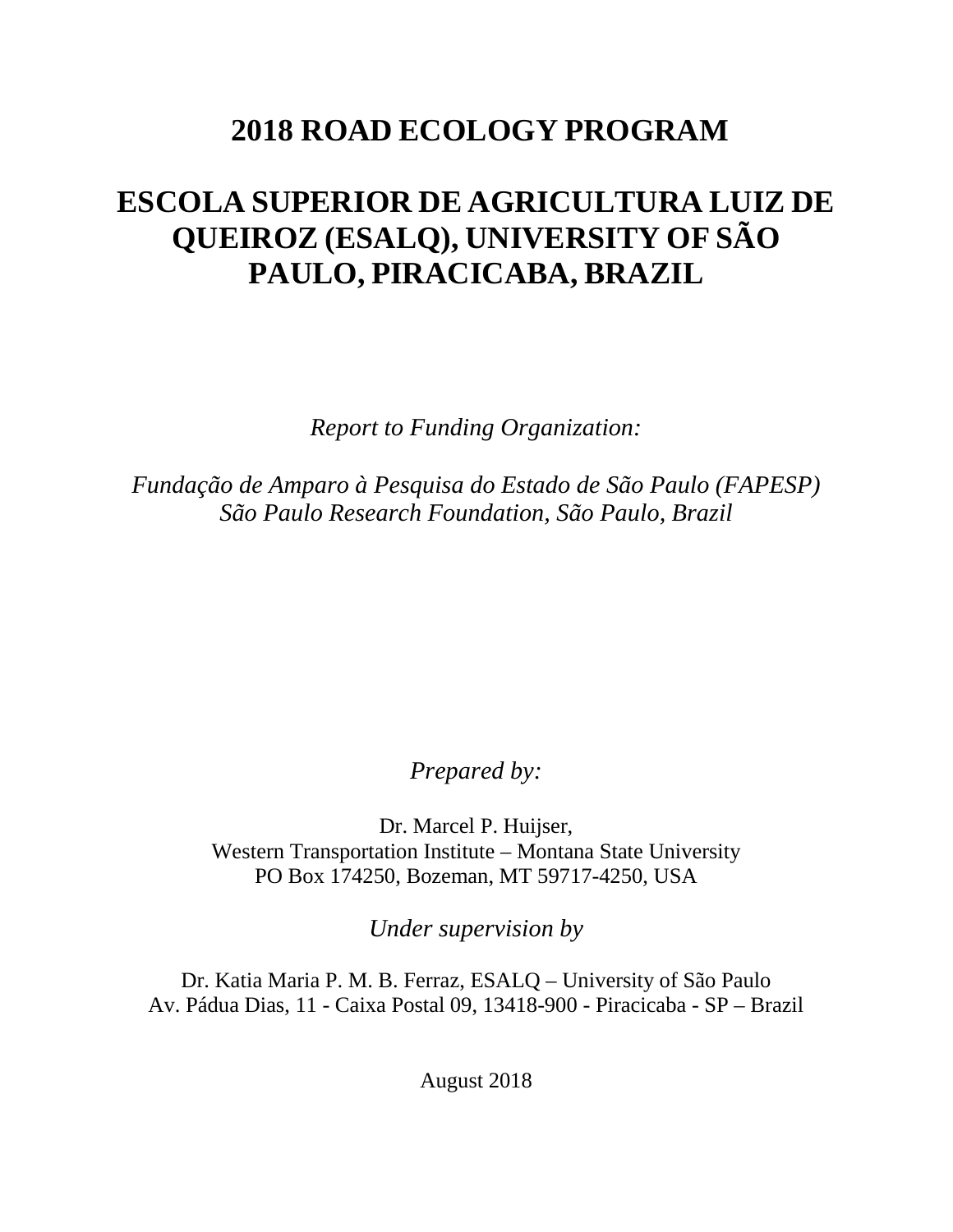# **DISCLAIMER**

#### **DISCLAIMER STATEMENT**

The opinions and conclusions expressed or implied are those of author of this report and are not necessarily those of their employers or their sponsors.

#### **ACKNOWLEDGEMENTS**

I would like to thank the São Paulo Research Foundation (Fundação de Amparo à Pesquisa do Estado de São Paulo -FAPESP) for the grant 2017/01686-4. I would also like to thank the Wildlife Ecology, Management and Conservation Lab (Laboratório de Ecologia, Manejo e Conservação de Fauna Silvestre - LEMaC) at the Department of Forest Sciences (Departamento de Ciências Florestais) at the Escola Superior de Agricultura "Luiz de Queiroz" (ESALQ), Piracicaba campus of the University of São Paulo, and the Interdisciplinary Program in Applied Ecology (Programa de Pós-Graduação Interunidades em Ecologia Aplicada - PPGI-EA), and Dr. Katia M.P.M.B. Ferraz and Fernanda D.Abra for making my visiting professorship possible.

I would also like to thank the following people and organizations for their contributions to the post-graduate road ecology course at ESALQ: the guest speakers Fernanda Abra (PhD student at ESALQ), Alex Bovo (PhD student at ESALQ), Simone Freitas (Universidade Federal do ABC), Francini Garcia (Universidade Federal de São Carlos), Osnir Giacon (Invepar), Edgar van der Grift (Wageningen Environmental Research, Netherlands), Kari Gunson (Eco-Kare International, Canada), Marcelo Magioli (PhD student at ESALQ), Kylie Soanes (University of Melbourne, Australia), Fernanda Z. Teixeira (Universidade Federal de Minas Gerais), and Itirapina Ecological Research Station (Estação Ecológica de Itirapina) and Carlos Botelho State Park (Parque Estadual Carlos Botelho). Naturally, a course is not possible without students; many thanks to Hector Ribeiro Benatti, Laura Piacentini Casarin, Douglas Cirino, Henrique Villas Bôas Concone, Janaina Leite de Souza, Juan Camilo Diaz Ricaurte, Mariana Bueno Landis, Vinicius Alberici Roberto.

I also thank André Martinez and Eleonore Setz at the State University of Campinas (Universidade Estadual de Campinas - UNICAMP) for inviting me for a guest lecture. Finally I would like to thank Renata Cristina Batista Fonseca, Daniela Polizeli Trafficante, and Vera Lex Engel from the São Paulo State University, Botucatu campus ( Universidade Estadual Paulista, Botucatu -UNESP) for making it possible to teach a two-day road ecology course. Also, thanks to the students for attending the course in Botucatu: Telma Regina Alves, Andra Carolina Dalbeto, Jose Roberto Silveira Mello Junior, Samara da Silva Nascimento, Rita Camila Sampaio Nobre, Celso Anibal Yaguana Puglla, Luís Felipe da Silva, Brigitte de Almeida Torrezan, and Daniela Polizeli Traficante.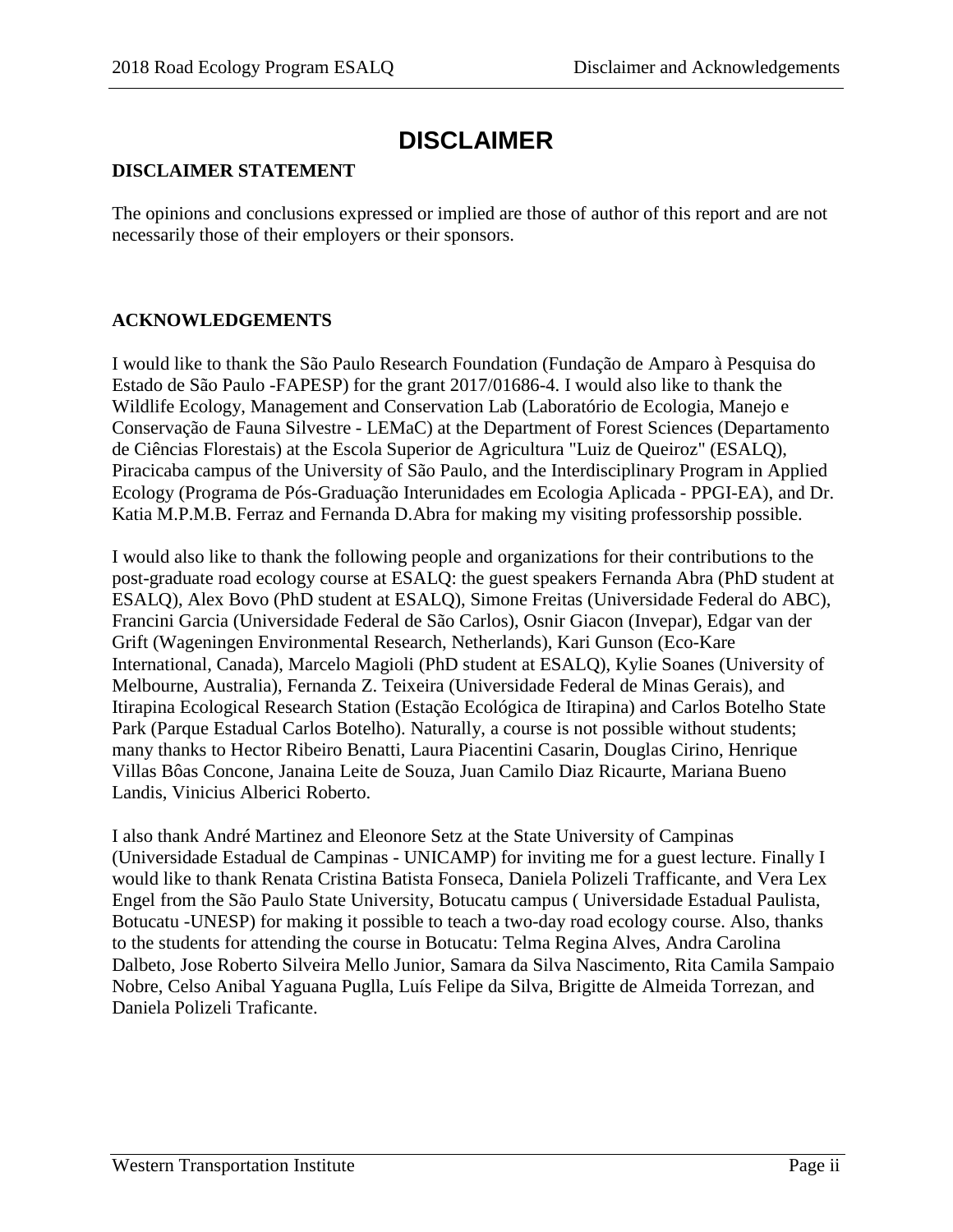# **TABLE OF CONTENTS**

| 1. |  |
|----|--|
| 2. |  |
| 3. |  |
| 4. |  |
| 5. |  |
| 6. |  |
|    |  |
|    |  |
|    |  |
|    |  |
|    |  |
|    |  |
|    |  |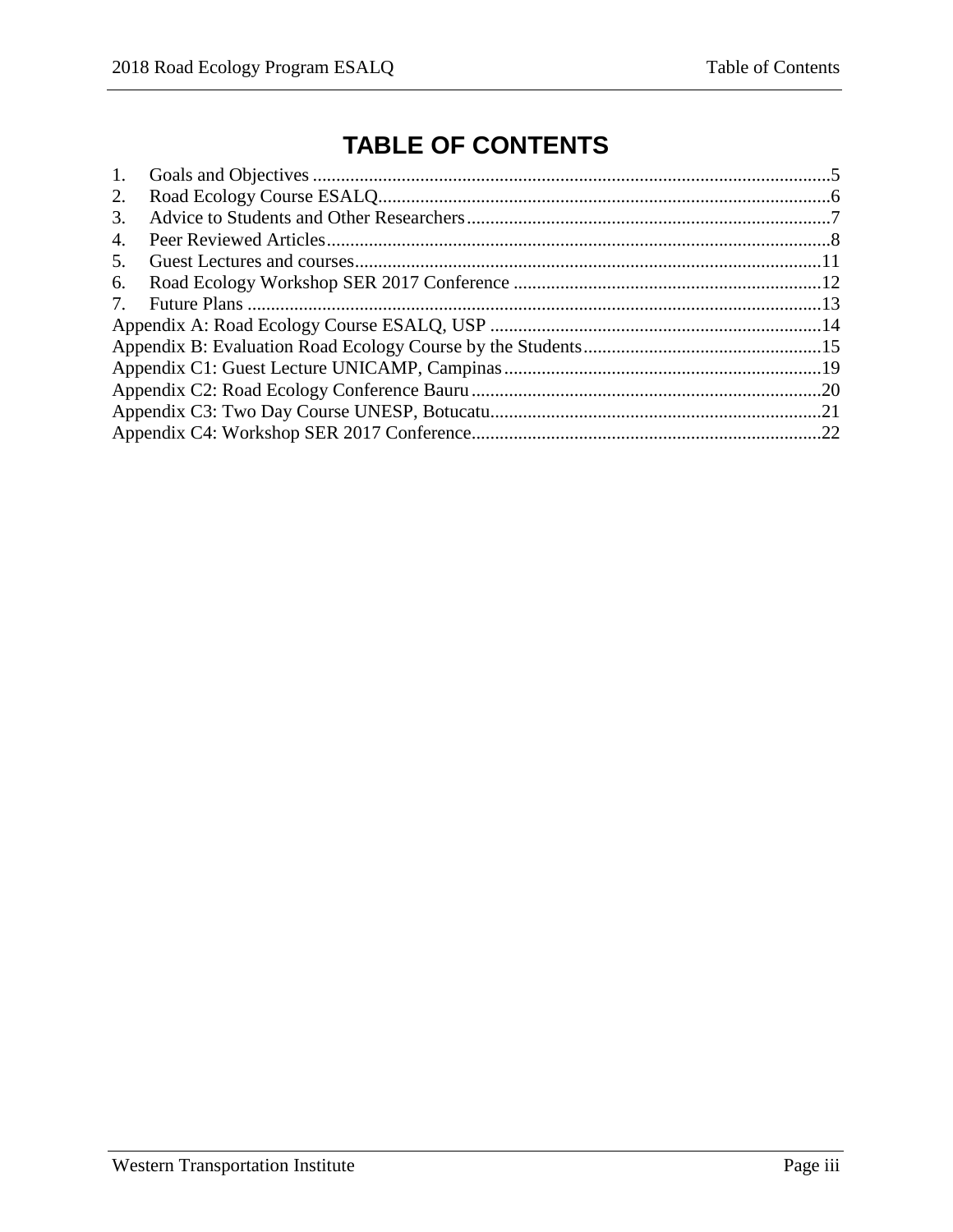# **LIST OF TABLES**

| Table 4: Guest lectures and workshops provided by Dr. Marcel P. Huijser in Brazil 11 |  |
|--------------------------------------------------------------------------------------|--|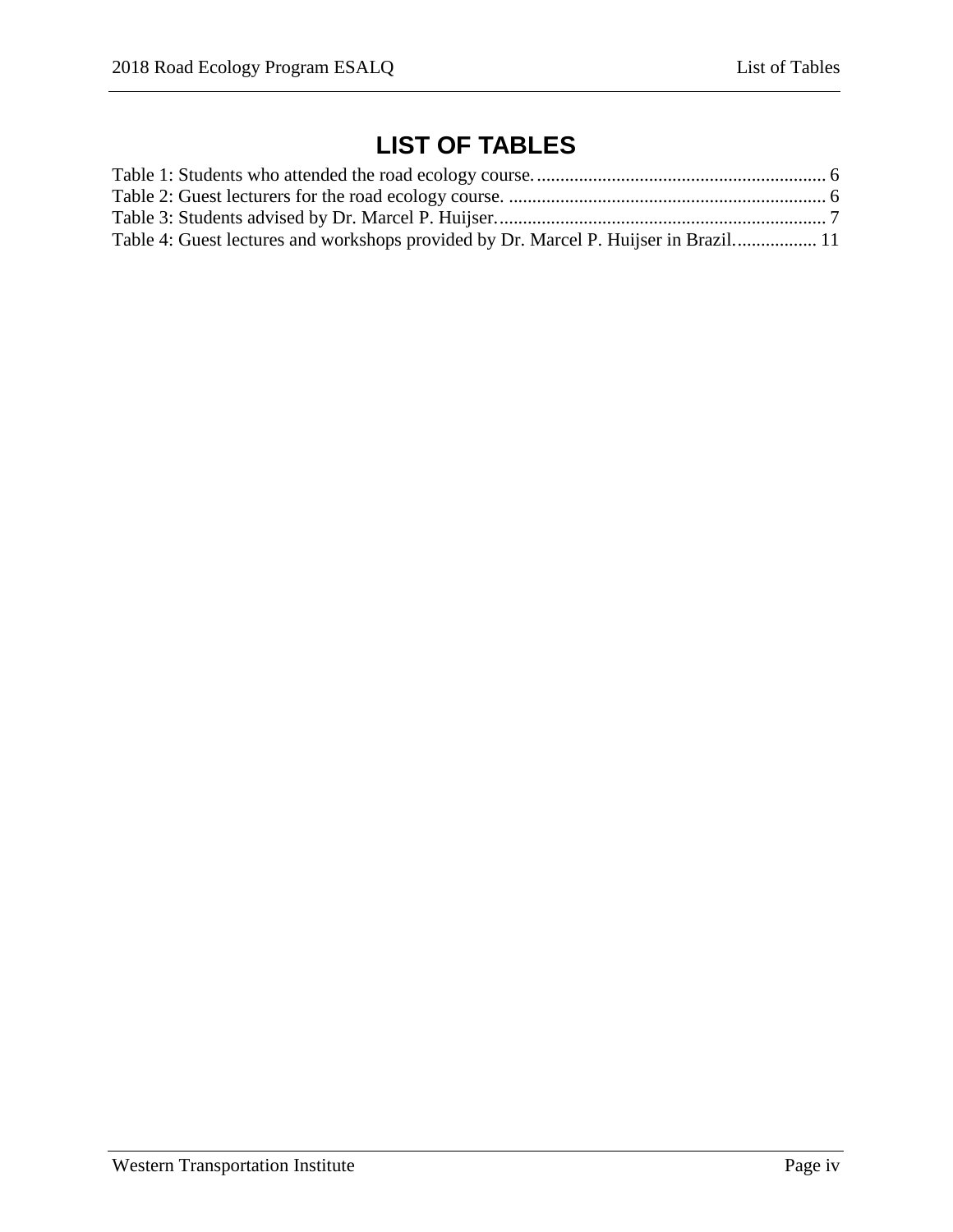# **1. GOALS AND OBJECTIVES**

<span id="page-4-0"></span>My goals for this visiting professorship were to:

- Teach road ecology to Brazilian students.
- Advise Brazilian students on their road ecology research.
- Stimulate students to study road ecology as part of their MSc or PhD thesis.

My specific objectives were to:

- Teach a road ecology course to students (Master of Science level) and other interested individuals (scientists, policy makers, consultants) at ESALQ, University of São Paulo, Piracicaba.
- Advice students on their road ecology research projects.
- Write and submit one or more peer-reviewed scientific road ecology articles based on existing data through collaborations with Brazilian scientists.
- Propose and organize a symposia or workshop in road ecology at the SER 2017 World Conference on Ecological Restoration.
- Promote road ecology and recruit road ecology students through a guest lecture at the State University of Campinas (Universidade Estadual de Campinas - UNICAMP) and a two-day course at São Paulo State University, Botucatu campus (Universidade Estadual Paulista, Botucatu - UNESP).
- Propose and organize a symposia or workshop in road ecology at the SER 2017 World Conference on Ecological Restoration.

This report is organized according to the objectives described above.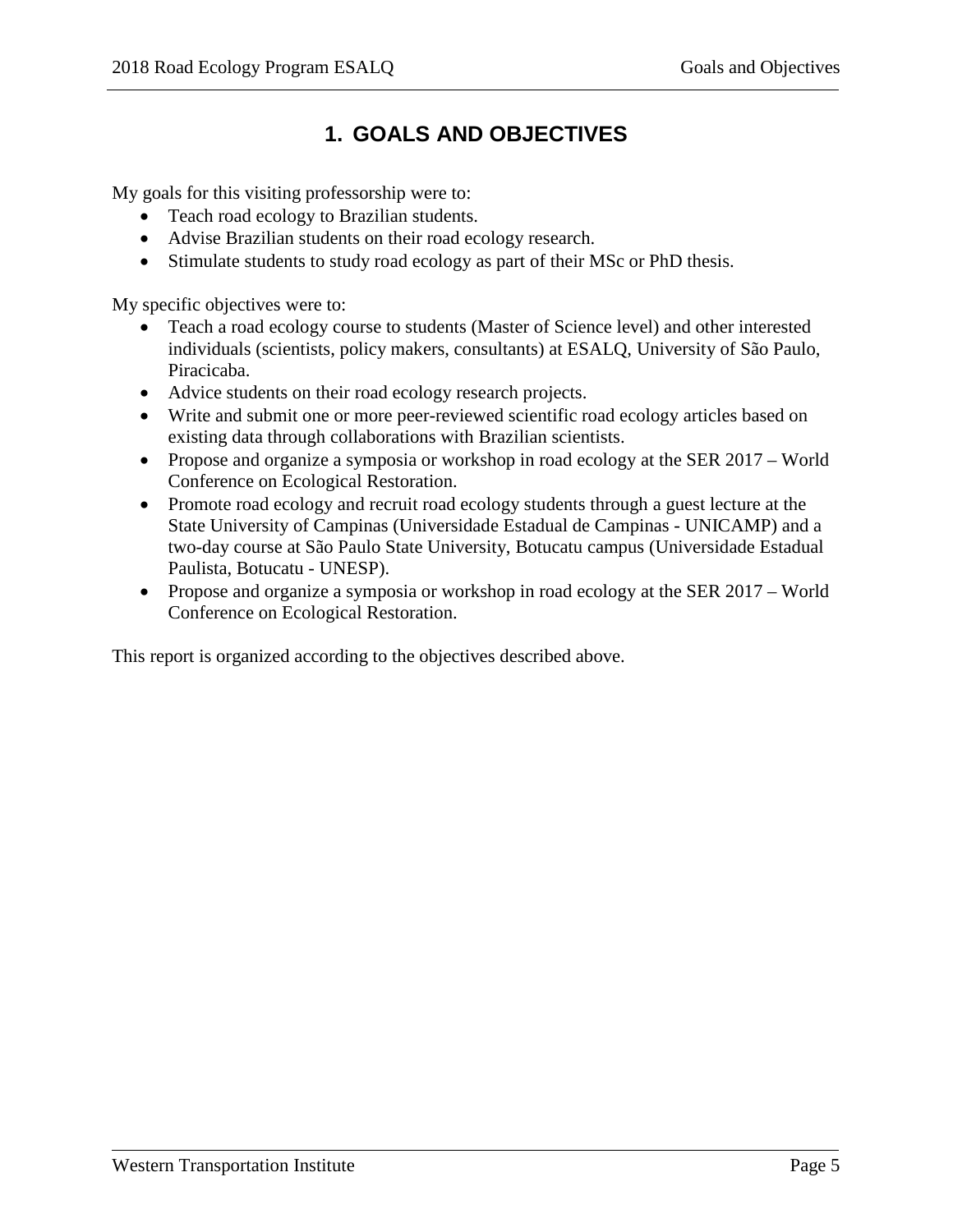## **2. ROAD ECOLOGY COURSE ESALQ**

<span id="page-5-0"></span>I taught an eight credits (120 hours) road ecology course at ESALQ, University of São Paulo, Piracicaba between 4 June 2018 and 29 June 2018 (see Appendix A for declaration). The road ecology course was attended by 8 students (Table 1).

#### <span id="page-5-1"></span>**Table 1: Students who attended the road ecology course.**

| <b>Hector Ribeiro Benatti</b> |
|-------------------------------|
| Laura Piacentini Casarin      |
| Douglas Cirino                |
| Henrique Villas Bôas Concone  |
| Mariana Bueno Landis          |
| Juan Camilo Diaz Ricaurte     |
| Vinicius Alberici Roberto     |
| Janaina Leite de Souza        |

There were several guest lecturers who contributed to the road ecology course (Table 2).

| <b>Name</b>           | <b>Affiliation</b>                                 |
|-----------------------|----------------------------------------------------|
|                       |                                                    |
| Fernanda Abra         | PhD student at ESALO                               |
| Alex Bovo             | PhD student at ESALO                               |
| <b>Simone Freitas</b> | Universidade Federal do ABC                        |
| Francini Garcia       | Universidade Federal de São Carlos                 |
| <b>Osnir Giacon</b>   | Invepar                                            |
| Edgar van der Grift   | Wageningen Environmental Research, The Netherlands |
| Kari Gunson           | Eco-Kare International, Canada                     |
| Marcelo Magioli       | PhD student at ESALO                               |
| <b>Kylie Soanes</b>   | University of Melbourne                            |
| Fernanda Z. Teixeira  | Universidade Federal de Minas Gerais               |

<span id="page-5-2"></span>**Table 2: Guest lecturers for the road ecology course.**

In addition, I am grateful to Itirapina Ecological Research Station (Estação Ecológica de Itirapina) and Carlos Botelho State Park (Parque Estadual Carlos Botelho) for allowing us to visit and discuss road ecology topics inside these protected areas. During the two field trips the students experienced four different road types: 1. Dirt roads in the Estação Ecológica de Itirapina; 2. A two-lane road through Estação Ecológica de Itirapina; 3. A 4-lane motorway (SP-225) with mitigation measures (wildlife fencing and wildlife and multi-functional underpasses) between Brotas and Itirapina; and 4. An Estrada Parque with canopy crossings and erosion and drainage control measurers through Parque Estadual Carlos Botelho. The students were asked to fill out an evaluation survey for the road ecology course after completing the course (Appendix B).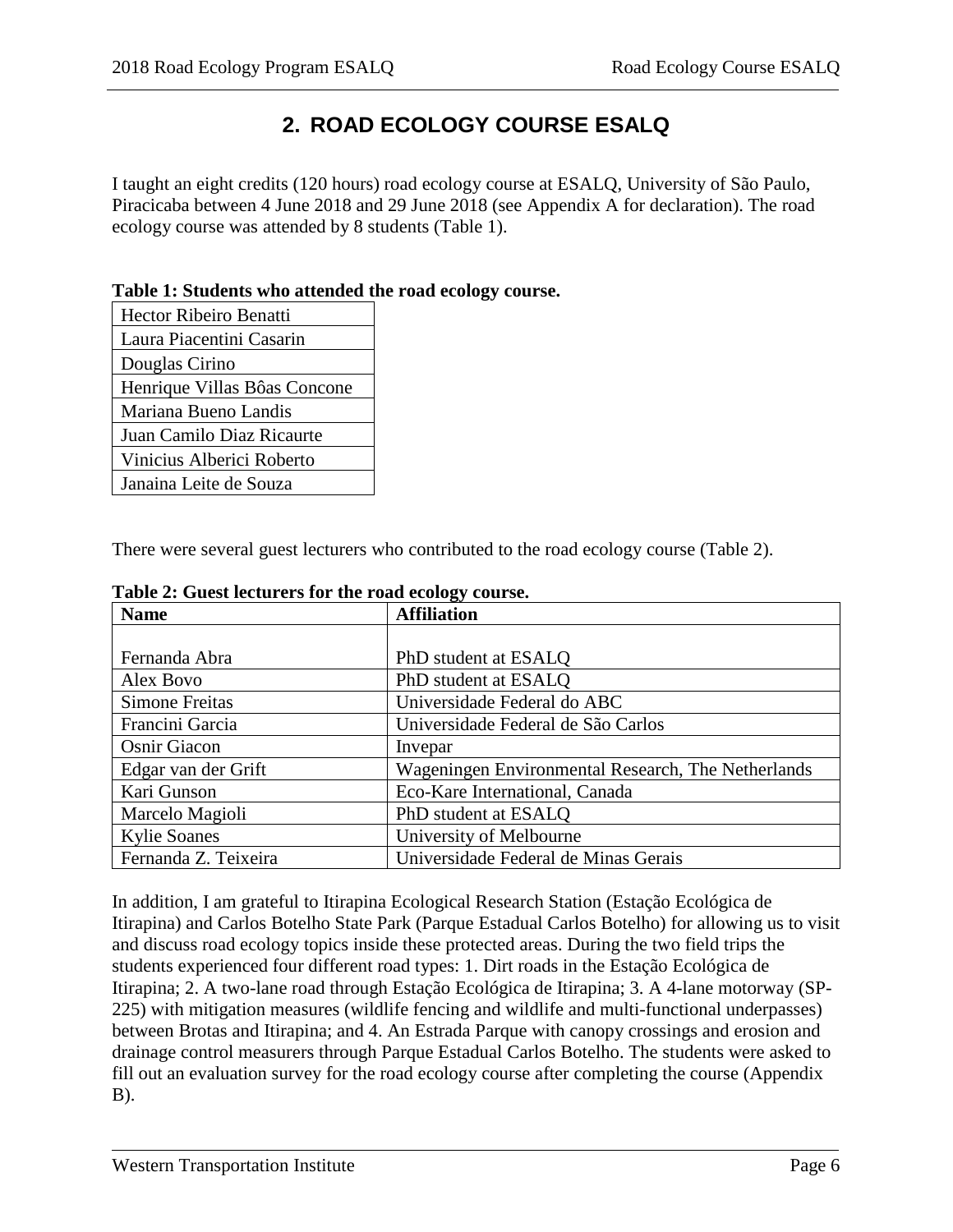# **3. ADVICE TO STUDENTS AND OTHER RESEARCHERS**

<span id="page-6-0"></span>I advised the following students on road ecology studies or proposals.

| <b>Student</b>                                                    | <b>Activity</b>                                                                                                                                                           |
|-------------------------------------------------------------------|---------------------------------------------------------------------------------------------------------------------------------------------------------------------------|
| MSc Fernanda Delborgo<br>Abra (PhD student)                       | Advised on PhD thesis "Impacto de Rodovias nas Comunidades<br>de Médios e Grandes Mamíferos e suas implicações para a<br>conservação". ESALQ, USP, Piracicaba, São Paulo. |
| Dr. Marcelo Magioli and<br>MSc Alex Bovo (PhD<br>student)         | Advised on manuscript for peer reviewed journal.                                                                                                                          |
| Josiane Siqueira Barbieri                                         | Advised on MSc thesis on canopy crossing structures for arboreal<br>mammals along SP -139 through Parque estadual Carlos Botelho<br>$-$ SP.                               |
| MSc Vinicius Alberici<br>Roberto (PhD student)                    | Advised on potential road ecology components of PhD thesis on<br>giant anteaters and roads and traffic.                                                                   |
| <b>MSc Francini Garcia</b><br>(potential future PhD<br>student)   | Advised on initiation of potential PhD thesis on black lion<br>tamarin and roads and traffic.                                                                             |
| MSc Henrique Villas<br>Bôas Concone (PhD<br>student)              | Advised on potential road ecology components of PhD thesis on<br>ocelot and roads and traffic.                                                                            |
| Douglas Cirino<br>(potential future MSc<br>student)               | Advised on potential road ecology components of McS thesis on<br>wildlife movements along dirt roads.                                                                     |
| <b>MSc Mariana Bueno</b><br>Landis (PhD student)                  | Advised on potential article on road effect zone for the Estrada<br>Parque through Parque Estadual Carlos Botelho.                                                        |
| Brigitte de Almeida<br>Torrezan (potential<br>future MSc student) | Advised on potential MSc thesis on the effectiveness of wildlife<br>warning in reducing crashes with large mammals.                                                       |

<span id="page-6-1"></span>**Table 3: Students advised by Dr. Marcel P. Huijser.**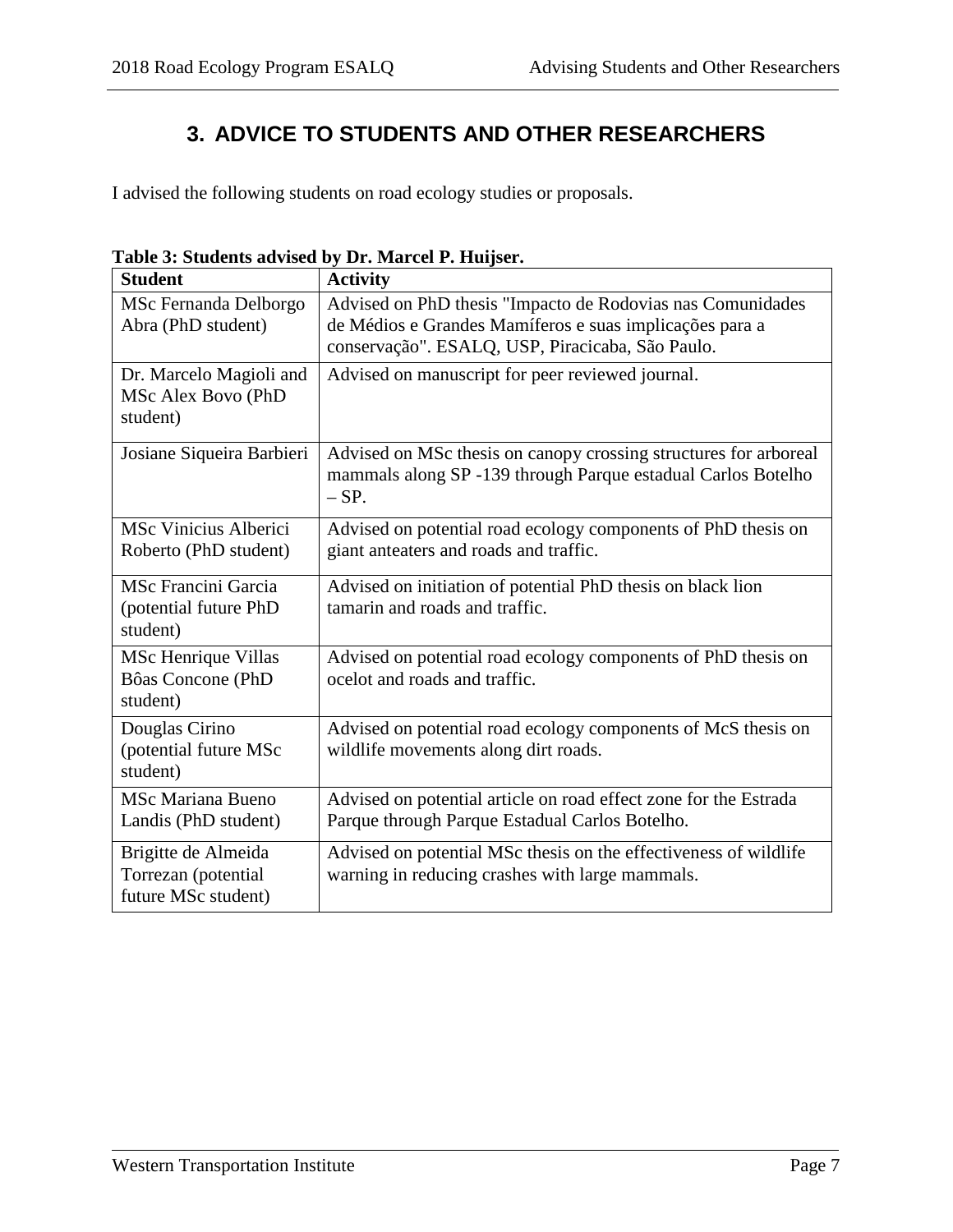### **4. PEER REVIEWED ARTICLES**

<span id="page-7-0"></span>I am a co-author on three submitted or published papers with Brazilian scientists. I worked on these papers under the FAPESP grant.

#### **Paper 1**

Abra, F.D., M.P. Huijser, C.S. Pereira & K.M.P.M.B. Ferraz. 2018. How reliable are your data? Verifying species identification of road-killed mammals recorded by road maintenance personnel in São Paulo State, Brazil. Biological Conservation 225: 42-52.

Status: Published (June 2018)

Abstract: Across the world, many wildlife studies rely on data collected by volunteers. Roadkill studies often rely on data collected by non-experts including road maintenance personnel and volunteers, but data quality control is rarely applied. We investigated whether maintenance personnel correctly identified the species of road-killed mammals along toll roads in São Paulo State, Brazil. We investigated 3222 images of road-killed animals and compared the original species descriptions by road maintenance personnel (non-experts) with our identification (experts). We also presented images of alive and road-killed mammals to road maintenance personnel (n=179) and asked them to describe the species. We found that road maintenance personnel typically correctly identified certain common, large, or highly recognizable species. However, rare or rarely seen species, species that resemble other species (e.g. small wild canids and felids), or species that are not highly recognizable were often misidentified, ambiguously described, or not identified at all. We also found that the ability of road maintenance personnel to correctly identify the most common road-killed small wild canids and felids is dependent on the context. When similar species are rare, road maintenance personnel typically correctly identifies the most common road-killed small wild canids and felids. However, common small canids and felids are not reliably identified if similar species are more abundant. To improve the reliability of species identification by non-experts, we recommend training in species identification, including images with a scale to accompany all roadkill records, and verification of the roadkill records and associated images for selected species by experts.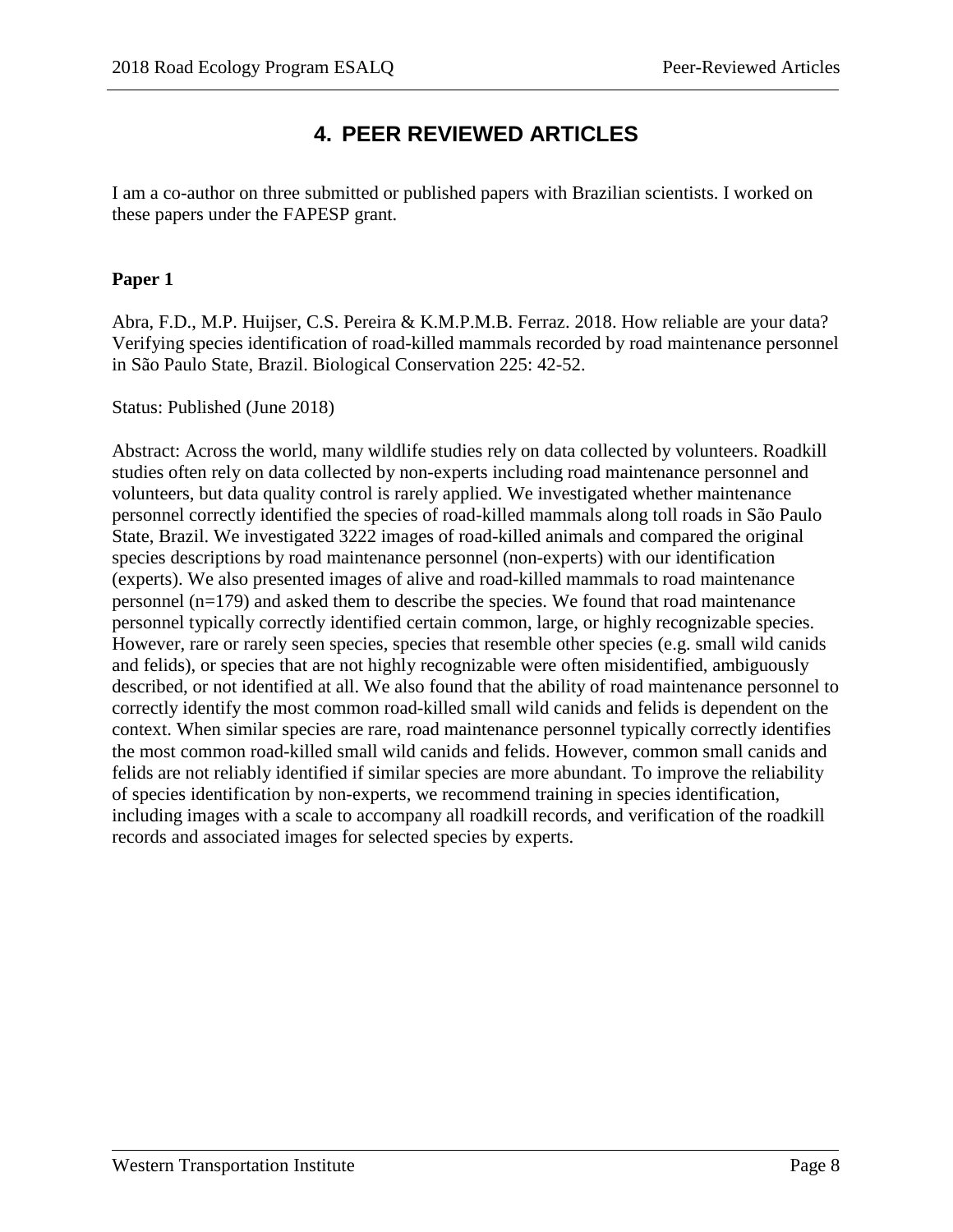#### **Paper 2**

Marcelo Magioli, Alex Augusto Abreu Bovo, Marcel Pieter Huijser, Fernanda Delbogro Abra, Renata Alonso Miotto, Victor Hugo Vasconcellos Prado Andrade, Adriana Marques Nascimento, Maísa Ziviani Alves Martins & Katia Maria Paschoaletto Micchi de Barros Ferraz. Short and narrow roads cause substantial damage on wildlife.

Status: Accepted for publication in Oecologia Australis

Abstract: Short and narrow roads are generally overlooked when assessing road impacts on biodiversity. However, these roads bisect natural environments and may cause significant impacts on wildlife in local scale. Thus, we monitored roadkills along a short two-lane road (CPM road) and propose mitigation strategies to reduce wildlife mortality. We monitored roadkilled vertebrates along CPM road from 2010-2016 and we also compiled data from previous studies along the same road. We conducted a hotspot analysis to identify CPM road areas with significant roadkill aggregation. We recorded 77 roadkilled vertebrates from 14 taxonomic groups along the CPM road. Mammals were the most frequently recorded group (91% of roadkills), which represented 56% of all medium- and large-sized mammal species known to occur in the study area. We identified three roadkill hotspots along the CPM road. Two of them were located at two stream crossings, where the road cut across the associated riparian forests, and the other was at a road section with water drainage from a pond, also connected to a riparian forest. These riparian forests are part of the remaining natural habitat that provides connectivity between the forest remnants in the landscape, and therefore, for wildlife. Our results showed that even short and narrow roads can have considerable roadkill, which may have severe effects for wildlife on a local scale. The results stress the need to carefully look at these types of roads and propose measures to reduce impacts. We propose the creation of safe crossing opportunities in the hotspot zones combined with wildlife fencing to keep the animals off the road and guide them towards the safe crossing opportunities.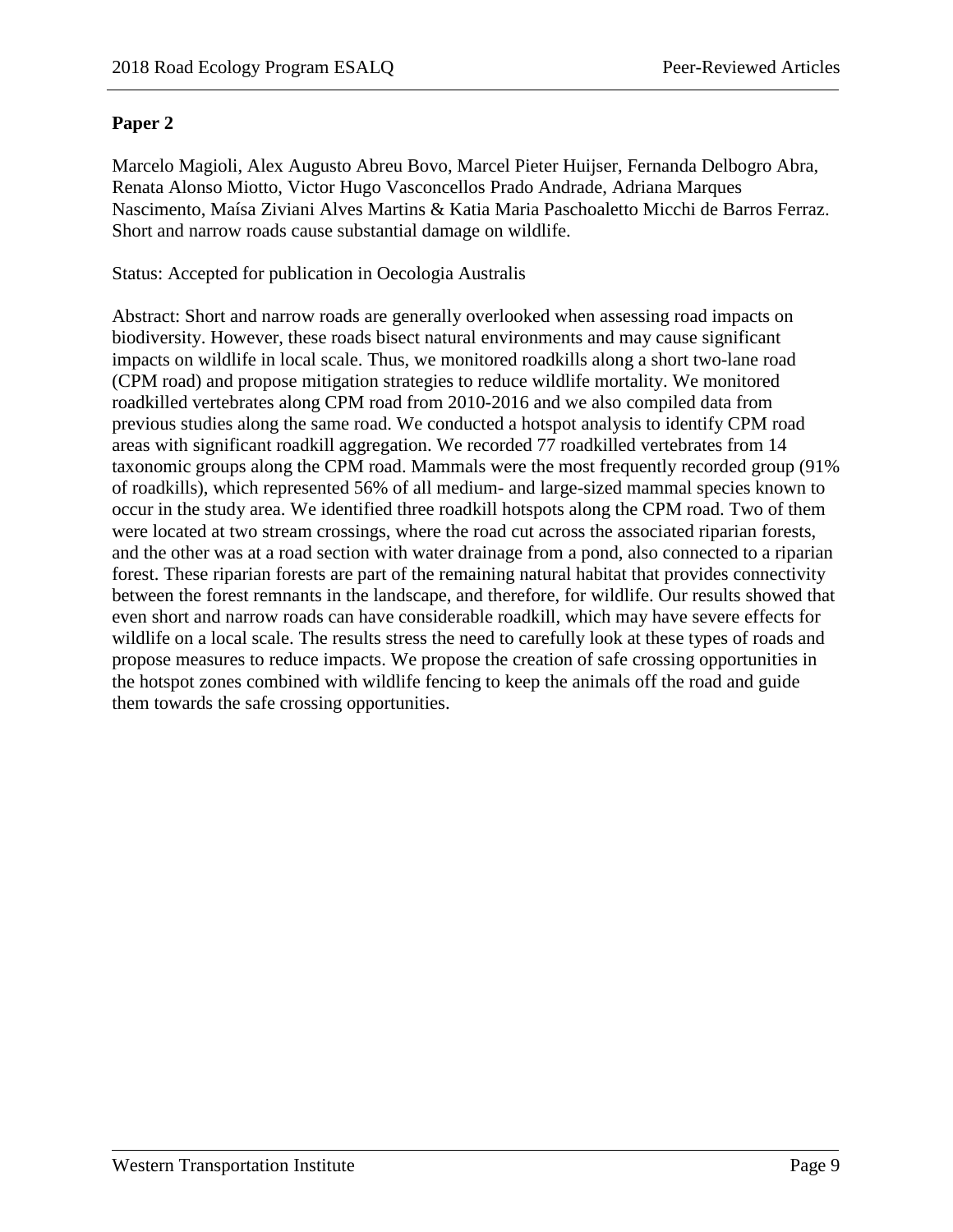#### **Paper 3**

Fernanda Abra, Beatriz Granzieira, Marcel Huijser, Katia Maria Ferraz, Camilla Haddad & Roberta Paolino. Pay or prevent? Human safety, costs to society and legal perspectives on animal-vehicle crashes in São Paulo State.

#### Status: Submitted 20 August 2018

Abstract: Roads are one of biggest threats to biological conservation. Direct road mortality and the barrier effect are typically identified as the greatest danger to wildlife. In addition, collisions with large mammals are also a threat to human safety and represent an economic cost to society. We documented and explored the effects of animal-vehicle crashes on human safety in São Paulo State, Brazil. We estimated the costs of these collisions to society, and we summarized the legal perspectives. On average, the Military Highway Police of São Paulo State reported 2,611 animalvehicle crashes per year (3.3% of total crashes). About 18.5% of these resulted in human injuries or fatalities. The total annual cost to society was estimated at R\$ 56,550,642 (US \$ 25,144,794). The average cost for an animal-vehicle crash, regardless if and how many human injuries and fatalities occurred, was R\$ 21,656 (US \$ 9,629). The Brazilian legal system overwhelmingly (91.7 % of the cases) holds the road manager liable for animal-vehicle crashes, both with wild and domestic species. On average, road managers spent R\$ 2,463,380 (US \$ 1,005,051) per year compensating victims. The logical conclusion is that the Brazilian legal system expects road managers to keep animals, both wild and domestic species, off the road. We suggest a better coordination between the laws that relate to animal-vehicle crashes and human safety, and the process for environmental licenses that focusses on reducing collisions with wildlife and habitat connectivity. In addition, we suggest a better management practices and social change with regard to abandoned domesticated animals including horses, cattle, and dogs. This should ultimately result in a road system with increased human safety, reduced unnatural mortality for both domestic and wild animal species, safe crossing opportunities for wildlife, and reduced monetary costs to society.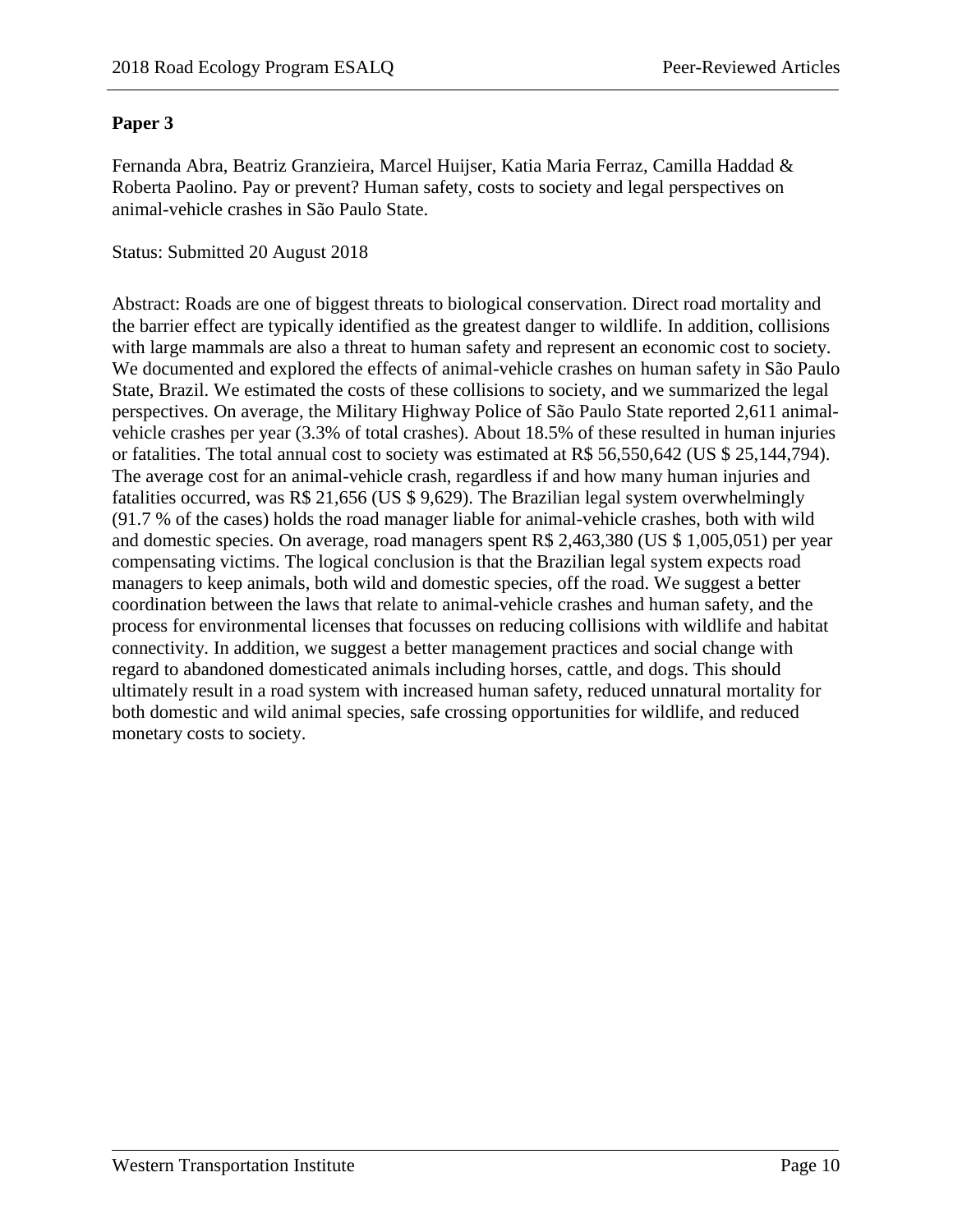# **5. GUEST LECTURES AND COURSES**

<span id="page-10-0"></span>I was invited as a guest lecturer or course instructor by various organizations (Table 5).

| <b>Date</b>               | <b>Activity</b>                                                                                                                                                                                  | <b>Location</b>                                                                                                                                    | Certificate /           |
|---------------------------|--------------------------------------------------------------------------------------------------------------------------------------------------------------------------------------------------|----------------------------------------------------------------------------------------------------------------------------------------------------|-------------------------|
|                           |                                                                                                                                                                                                  |                                                                                                                                                    | documentation           |
| 3 July 2018               | Guest lecture.                                                                                                                                                                                   | Universidade Estadual de<br>Campinas (UNICAMP, State<br>University of Campinas),<br>Campinas, São Paulo State,<br><b>Brazil</b>                    | Appendix C1             |
| 14 July<br>2018           | Invited speaker at conference.<br>Road Ecology: Are we taking<br>the right turns. 1 <sup>°</sup> workshop<br>de mitigação dos impactos<br>das rodovias sove a faina no<br>centro oeste Paulista. | Bauru, São Paulo State,<br><b>Brazil</b>                                                                                                           | Appendix C <sub>2</sub> |
| 6 and 7<br>August<br>2018 | Two-day day road ecology<br>course.                                                                                                                                                              | Universidade Estadual<br>Paulista in Botucatu<br>(UNESP, São Paulo State)<br>University, Botucatu<br>campus), Botucatu, São<br>Paulo State, Brazil | Appendix C3             |

<span id="page-10-1"></span>**Table 4: Guest lectures and workshops provided by Dr. Marcel P. Huijser in Brazil.**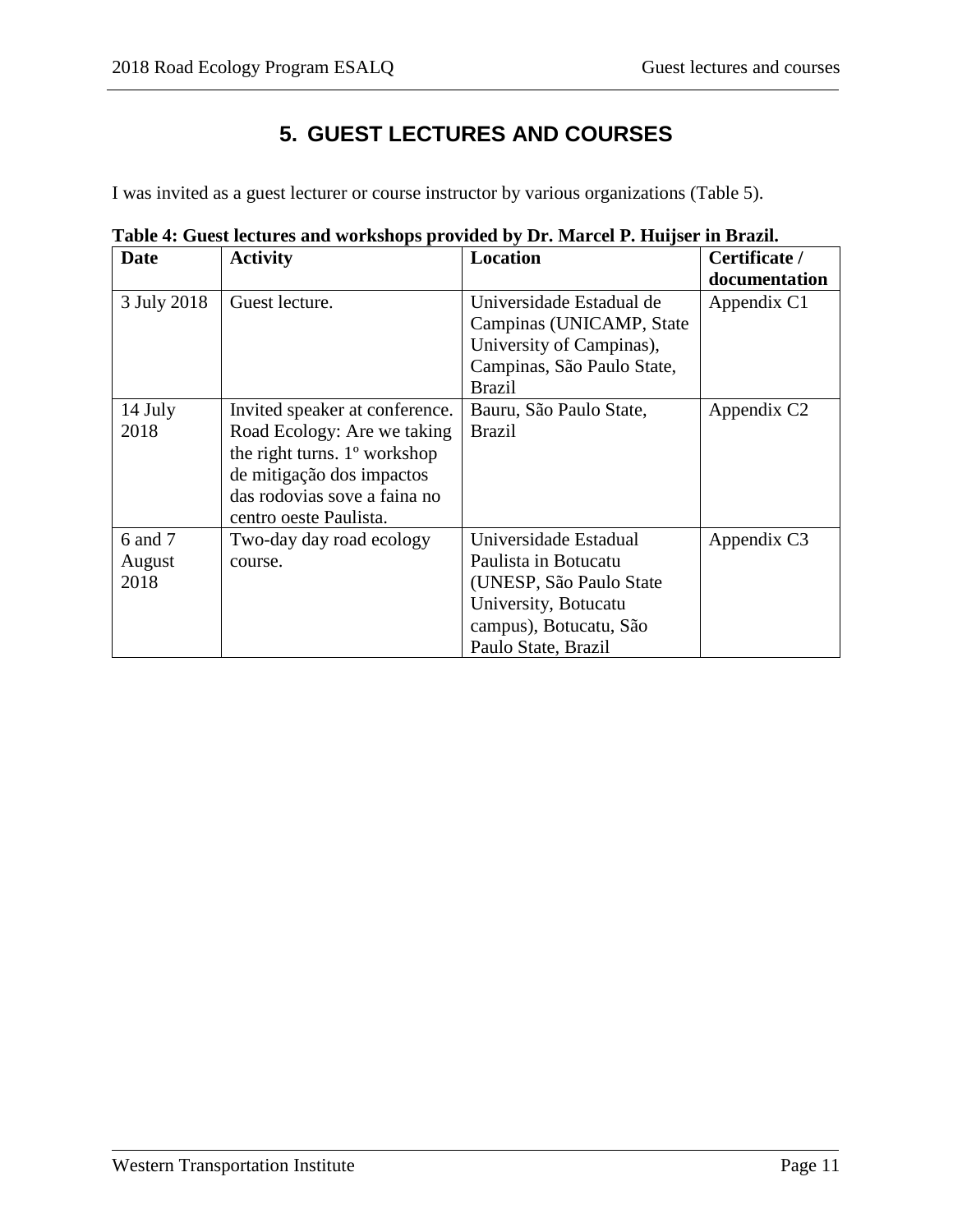### <span id="page-11-0"></span>**6. ROAD ECOLOGY WORKSHOP SER 2017 CONFERENCE**

Together with Fernanda Abra, I organized a workshop in road ecology at the SER 2017 – World Conference on Ecological Restoration (Appendix C4):

Ecological Restoration and Road ecology. Workshop at VII World Conference on Ecological Restoration, Society for Ecological Restoration, 29 August 2017, Foz do Iguassu, Brazil.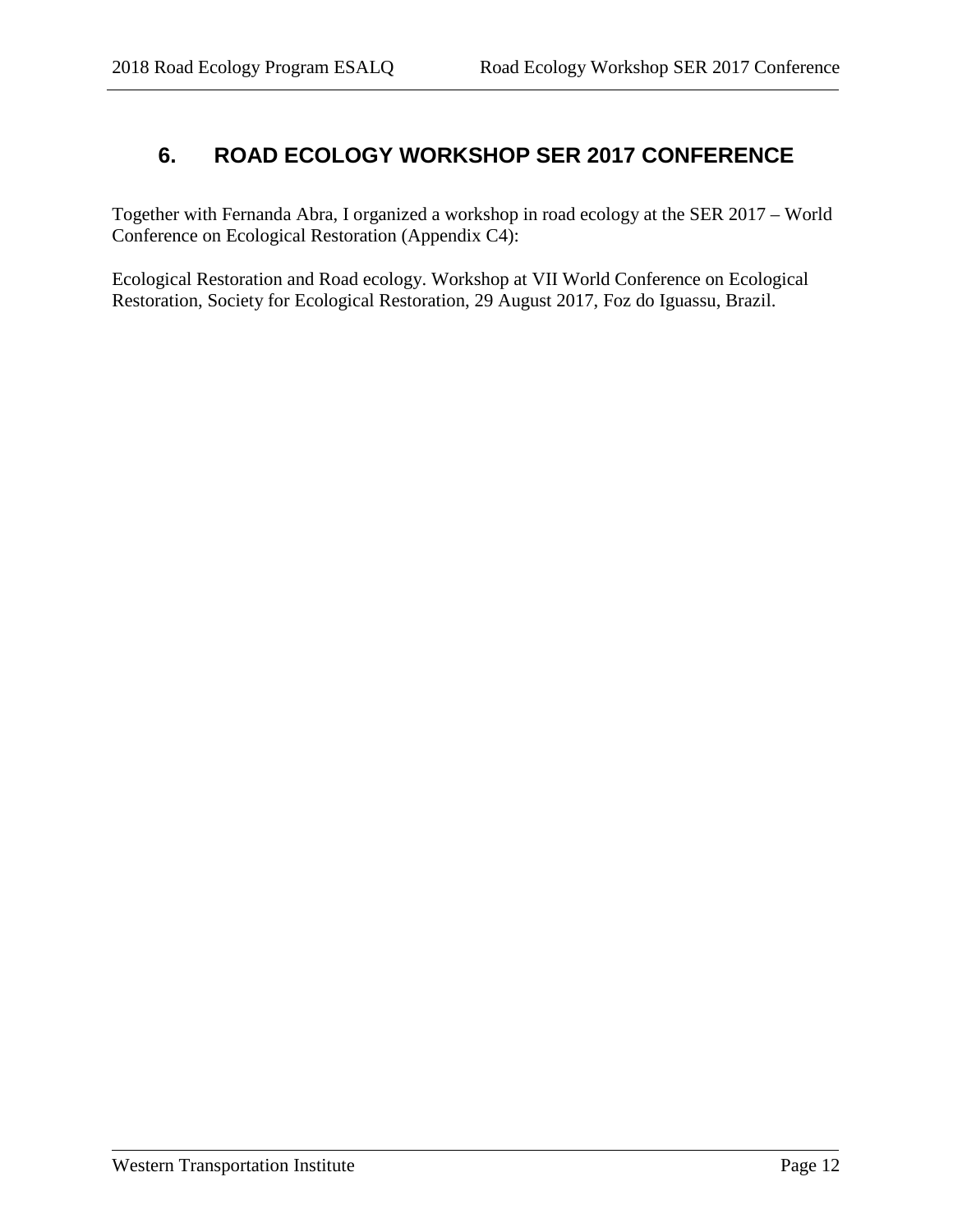# **7. FUTURE PLANS**

<span id="page-12-0"></span>The road ecology course at ESALQ was well received by the students (see Appendix B). In addition, there are a number of students who have initiated MSc, PhD or other studies related to road ecology (see Chapter 3) and these students are interested in having further input from me. In addition, the existing network of researchers and practitioners (Huijser et al., 2015) from both the public and private sector was further strengthened (see Chapter 3, 5, 6) and there appears to be a great need for better design, implementation and maintenance of mitigation measures aimed at reducing wildlife-vehicle collisions and maintain a certain degree of habitat connectivity for wildlife. The positive feedback regarding the activities developed by me in São Paulo state (as well as several other states), with FAPESP and ESALQ support, demonstrates that the objective of developing a road ecology program and stimulating road ecology activities in Brazil was reached successfully. The feedback on the activities developed so far and the interest that was expressed in the development of a more permanent road ecology research program at ESALQ has motivated us to continue the partnership between ESALQ and the Western Transportation Institute. Therefore Dr. Katia Ferraz (ESALQ, USP) and I are planning to write another grant proposal. The new proposal would contain the following elements:

- 1. A Biennial (once every two years) road ecology course for post-graduate students.
- 2. Advising students that are conducting their MSc and PhD in road ecology at ESALQ.
- 3. Continue setting up and stimulating a larger research program involving different research groups in different parts of Brazil representing different biomes. The research program would focus on the impacts of road and traffic on the natural environment (and potentially also on indigenous people) and avoidance, mitigation and compensation strategies aimed at reducing these impacts. This effort should result in practical guidelines and recommendations for road (re)construction projects in different biomes throughout Brazil.

#### Reference:

[Huijser, M.P.](https://docs.wixstatic.com/ugd/9d46fb_edb052825fa74571926074937ea50f0e.pdf) & K.M.P.M.B. Ferraz. 2015. Initiation of road ecology program at Escola Superior de Agricultura Luiz Quiroz (ESALQ), University of São Paulo, Piracicaba, Brazil. Report to Funding Organization: Coordination for the Improvement of Higher Education Personnel (CAPES), Ministry of Higher Education, Brazil. Western Transportation Institute – Montana State University, Bozeman, Montana, USA.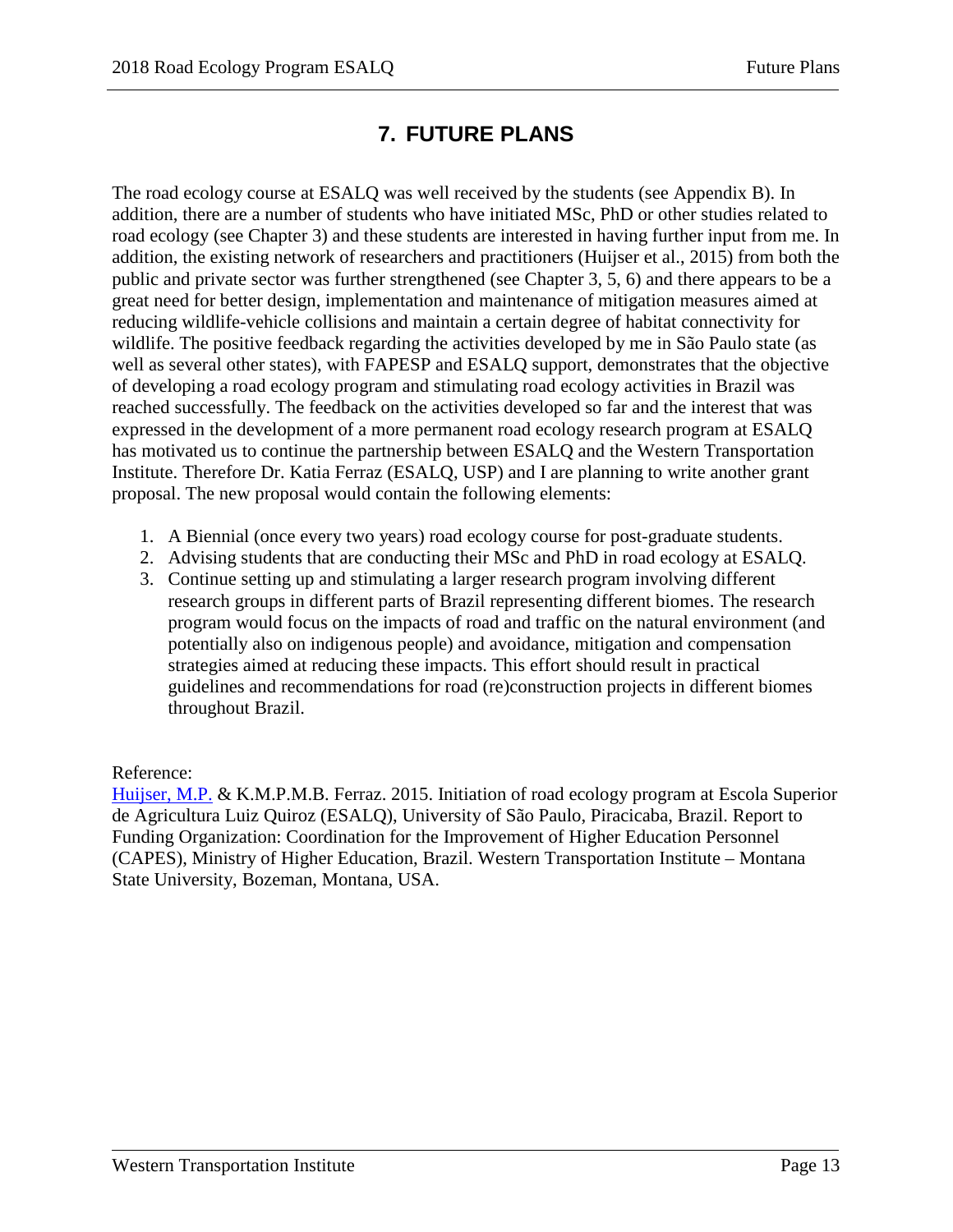# <span id="page-13-0"></span>**APPENDIX A: ROAD ECOLOGY COURSE ESALQ, USP**



UNIVERSIDADE DE SÃO PAULO ESCOLA SUPERIOR DE AGRICULTURA "LUIZ DE QUEIROZ"



DEPARTAMENTO DE CIÊNCIAS FLORESTAIS

Av. Padua Dias, 11 - Cep 13418-900 - Piracicaba, SP - Brasil Fone (19) 3429 4110 - Fax (19) 3422 1733

#### **DECLARAÇÃO**

Declaro, para os devidos fins, que Marcel Huijser ministrou a disciplina de Pós-Graduação ECO5045 - Ecologia de Rodovias e a Conservação da Biodiversidade na ESALQ/USP no período de 4 a 29 de junho de 2018, totalizando 120 horas-aula.

Piracicaba, 01 de agosto de 2018.

Profa. Dra. Katia Maria P. M. de Barros Ferraz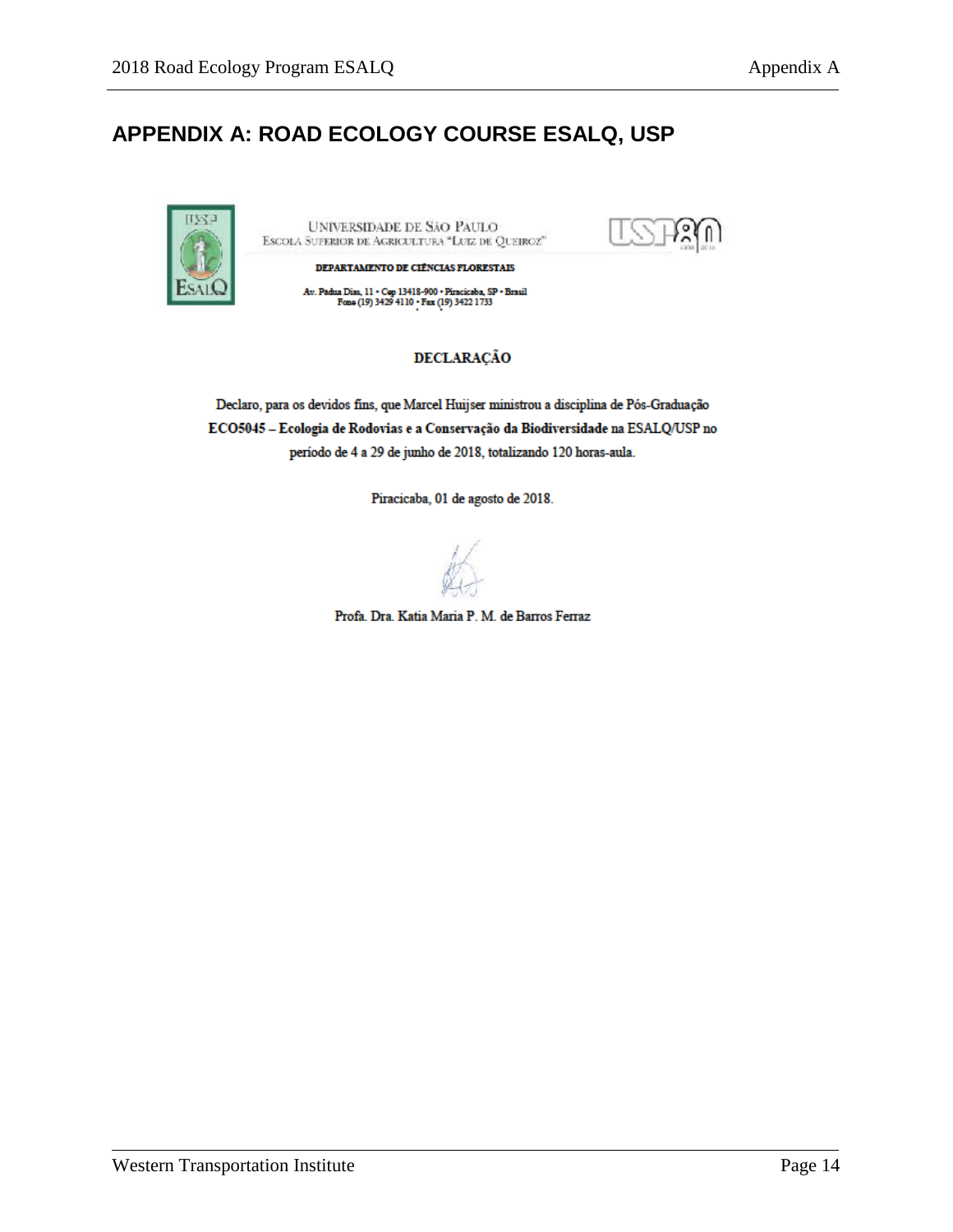## <span id="page-14-0"></span>**APPENDIX B: EVALUATION ROAD ECOLOGY COURSE BY THE STUDENTS**

The students answered questions 1, 2 and 4 on a Likert Scale. The average response score by the students is shown for each question.

Legend:

| Strongly disagree         |  |
|---------------------------|--|
| Disagree                  |  |
| Neither agree or disagree |  |
| Agree                     |  |
| Strongly agree            |  |

Q1: How do you rate the road ecology course?

| The course met my expectations                                                  | 4.8 |
|---------------------------------------------------------------------------------|-----|
| The course covered the topics I expected to be covered                          | 4.6 |
| The topics were covered with sufficient depth and detail                        | 4.6 |
| The course matched what I think I should know in the "real world"               | 4.9 |
| The instructions and expectations on what I had to do for the course were clear | 4.9 |
| The instructor (Marcel) listened to the student's questions                     | 5.0 |
| The instructor (Marcel) answered the student's questions                        | 5.0 |
| The instructor (Marcel) stimulated discussions during the course                | 5.0 |
| The instructor (Marcel) explained the thinking behind statements                | 4.9 |
| The instructor (Marcel) treated the students with respect                       | 5.0 |
| Having access to the PDFs of the presentations was useful                       | 4.6 |
| Having access to selected literature was useful                                 | 4.9 |
| The field trip to Itirapina was useful.                                         | 4.9 |
| The field trip to Carlos Botelho State Park was useful                          | 4.5 |
| Though the class was taught in English, I understood it well enough             | 5.0 |
| I will likely recommend the class to other students                             | 5.0 |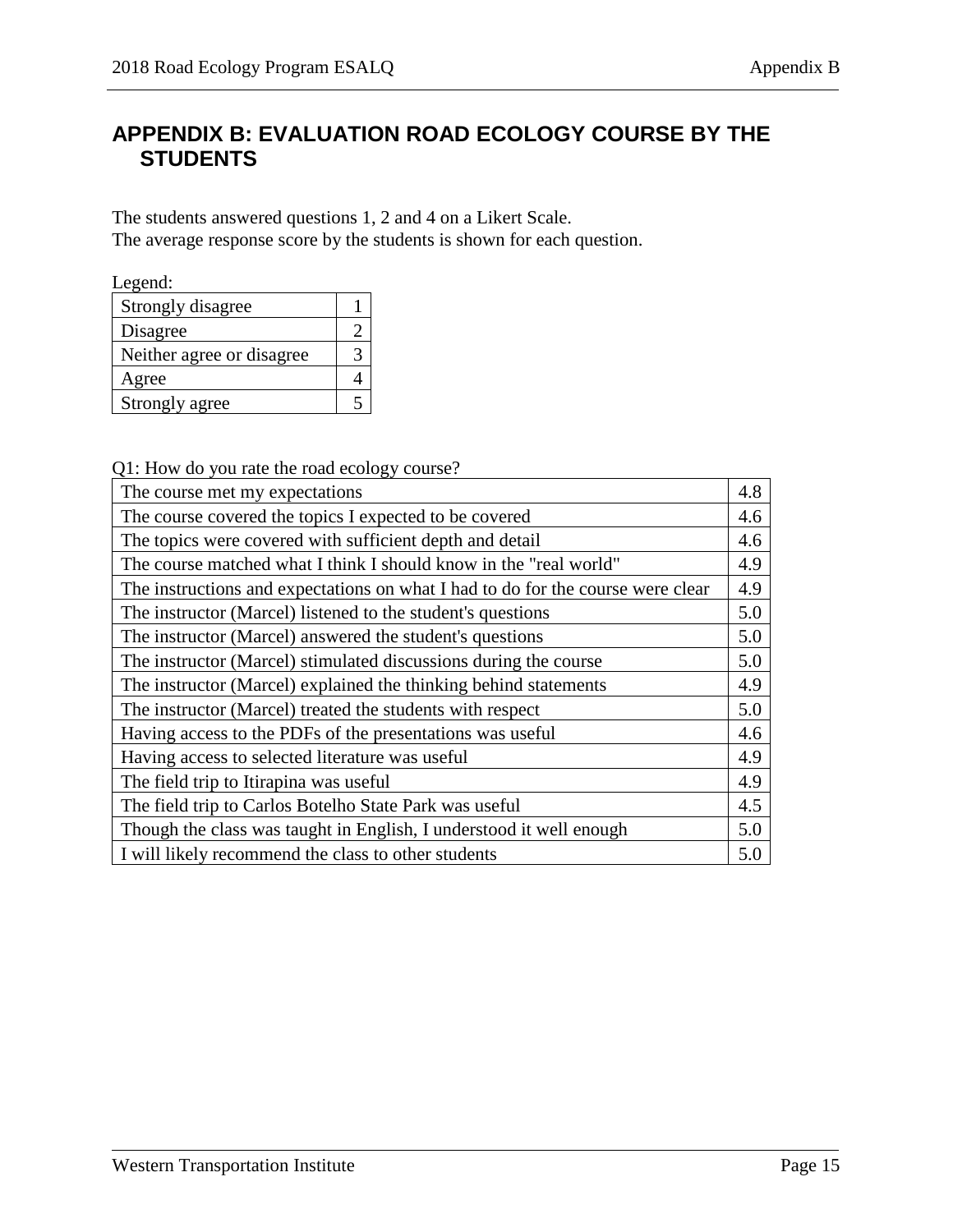| Fernanda Teixeira                     | 4.5 |
|---------------------------------------|-----|
| Fernanda Abra, SP225 underpasses      | 4.8 |
| <b>Simone Freitas</b>                 | 4.5 |
| Marcelo Magioli and Alex Bovo         | 4.5 |
| <b>Kylie Soanes</b>                   | 4.7 |
| Edgar van der Grift                   | 4.7 |
| Kari Gunson                           | 4.7 |
| Francini Garcia                       | 4.6 |
| Fernanda Abra, species identification | 4.7 |
| <b>Osnir Giacon</b>                   |     |

#### Q2: The guest lectures by the following people were useful

Q3: Suggestions for guest speakers (open text) No responses

Q4: For the next road ecology course, should we...

| Increase the lectures in class by Marcel          | 29  |
|---------------------------------------------------|-----|
| Increase the number of guest lectures             | 7 Q |
| Increase the number or duration of the excursions | 3.3 |
| Increase reading requirements                     | 3.6 |
| Increase the final student project                |     |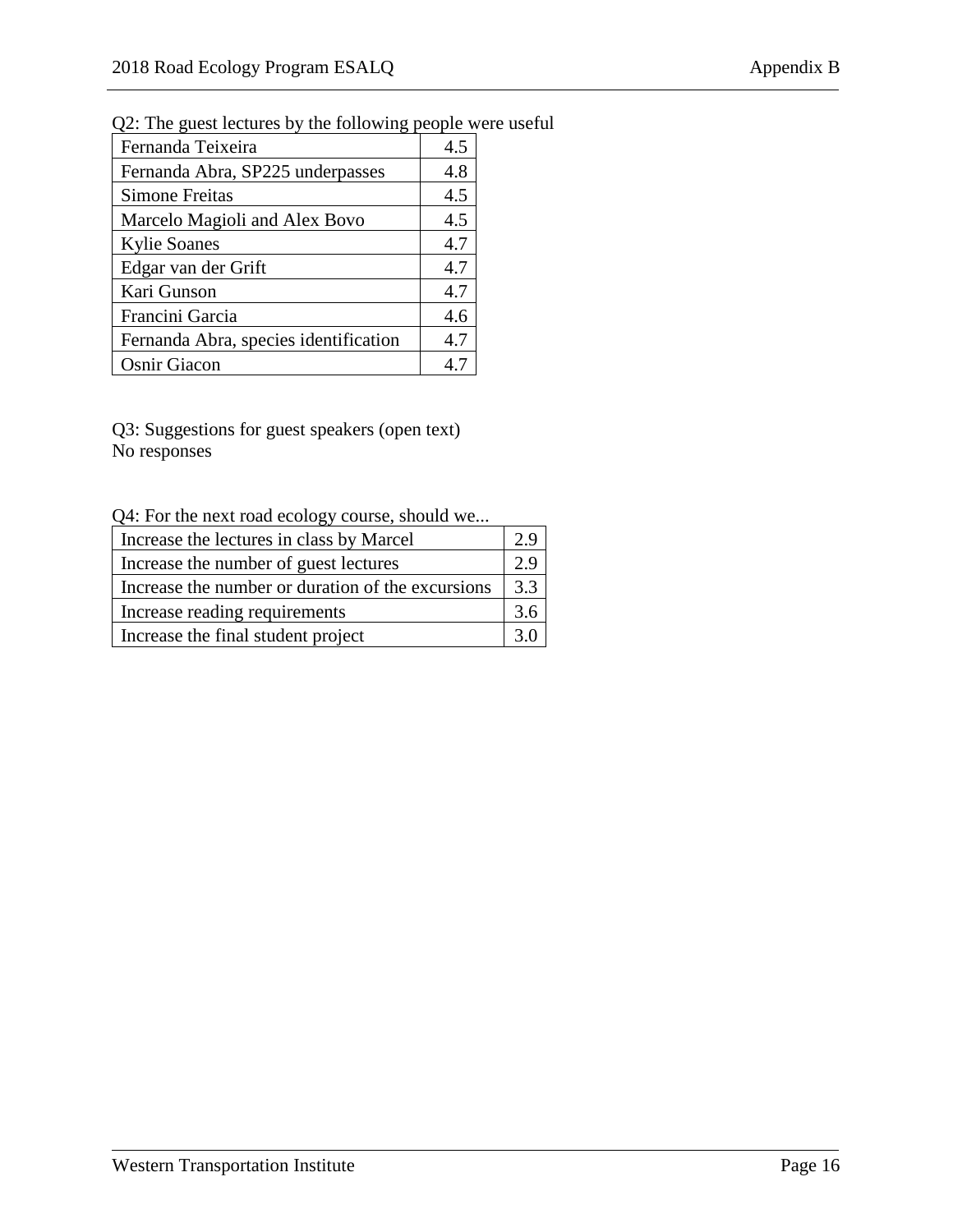Q5: What did you like best about the road ecology course? (open text, unedited)

The relatio ahip between real wlrld and academy.

A maneira de exportar o conteúdo científica na solução de problemas para a conservação.

How much of it can be applied in the real world. I really liked the approach of the course. Realize that there is much more to building a highway (in regards to wildlife) than I could imagine

I think that the classes were very usefull and I really liked the way they were given for us. I didn't know a lot of things about road ecology, and what I liked most about the classes was that all the subjects were teach for those who didn't know about it. Every subject started from the simpliest parts until the most specific ones. Besides, I think that the Professor teached us with an amazying enthusiasm and respect, which made the classes pretty enjoyable.

I really liked the scientific thinking that the course made us to do. Not only understanding issues related to road ecology, but importantly, how to adress the properly. It was a very good exercise that is very useful for any subject of interest.

I liked the methodology used by Professor Marcel and also the way he explained the topics addressed. I really enjoyed the experience.

What I liked the most was to have deepened my knowledge on the subject, and on the difficulties and mitigation strategies that are being developed.

Q6: What did you like least about the road ecology course? (open text, unedited)

I think that we could wprk woth real data to learn

O tempo disponível para leitura dos artigos foi um problema para mim.

I missed a lot of classes, unfortunately!

The field tripo to Carlos Botelho was not well prepared

Actually, there was nothing that i think it was least enjoyable about the classes. All the lectures given were very well explained; the trip to Itirapina was perfect for understanding some ideas that had been discussed during classes; the articles that we read were very interisting; and I liked a lot the final project

I think we could have had more time in the field. If there is a way to have lectures in the field (like the Itirapina base), it would be a gain for the course.

I think that as is the course it is good. although I think that the advice in the final project could be increased.

Nothing displeased me.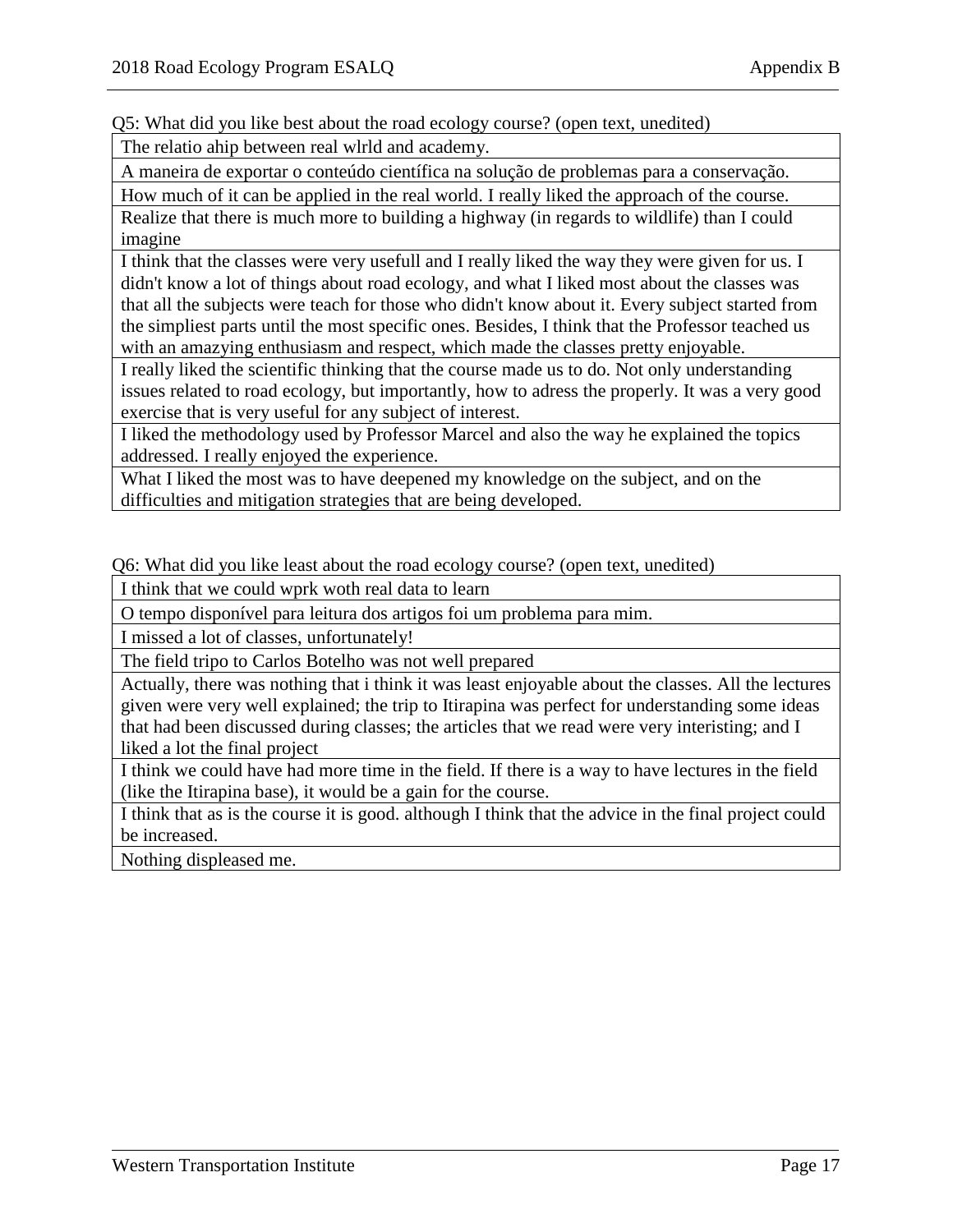Q7: What changes would you recommend to the road ecology course? (open text, unedited)

More practice.

Nenhuma!

None.

More reading and more field trips

I don't have any recommendations

Longer field trips. Two-day trip to Carlos Botelho. Extended time for handing final report (one week more?)

I do not think necessary any change.

Nothing to suggest.

Q8: What are the strengths of the instructor (Marcel)? (open text, unedited)

Respect and the efflorts to made the students understand the theme.

Muito conhecimento sobre os temas e didática na abordagem.

He is great! He makes us think about our questions and our objectives before discussing any particular topic. He has a very critical view of the field and also a strong science background, which is extremely helpful during classes.

ability to transmit knowledge; respect with students; patience to teach to a heterogeneous audience

Marcel is a very good Professor. He knows how to make the subjects easy for understading, even the dificult ones. He listens to the students, and never says that something that we said was wrong: instead, he always makes us think about it to come up with a final idea. Moreover, he is extremely polite, funny and respects all students.

He is very knowledgeable in his field, and a very good scientist. He made everyone exercise a lot critical thinking and study-designing, which I liked a lot. He also made a wonderful effort to make everyone confortable and participating in the course. He is willing to share experiences and discuss ideas with anyone who would approach him for that. Very good professor.

The Professor Marcel is one of the best teachers I know. His way of teaching is unique. He is an excellent person, with passion for what he does, which he transmits to the students. Apart from being a great researcher, he is an excellent person.

Good mood and open to discussion.

Q9: What suggestions do you have to improve Marcel's teaching? (open text, unedited)

Nothing.

O curso foi excelente!

Tornar-se proficiente em língua portuguesa! ;)

none, I guess

I don't have any suggestions

I could not recall of anything... Very good professor!

May he never change the way he teaches.

For classes in Brazil, learn more Portuguese.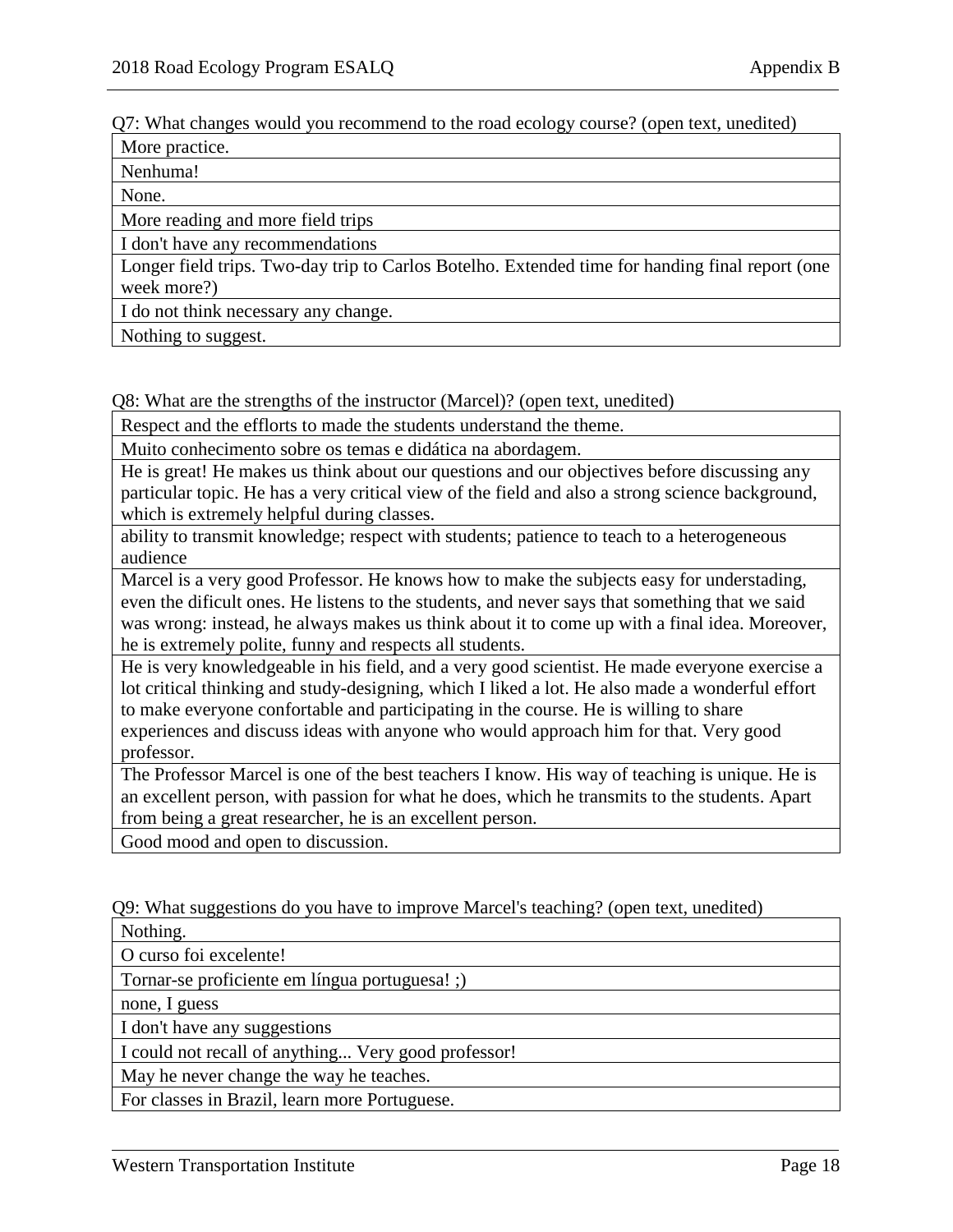

# <span id="page-18-0"></span>**APPENDIX C1: GUEST LECTURE UNICAMP, CAMPINAS**

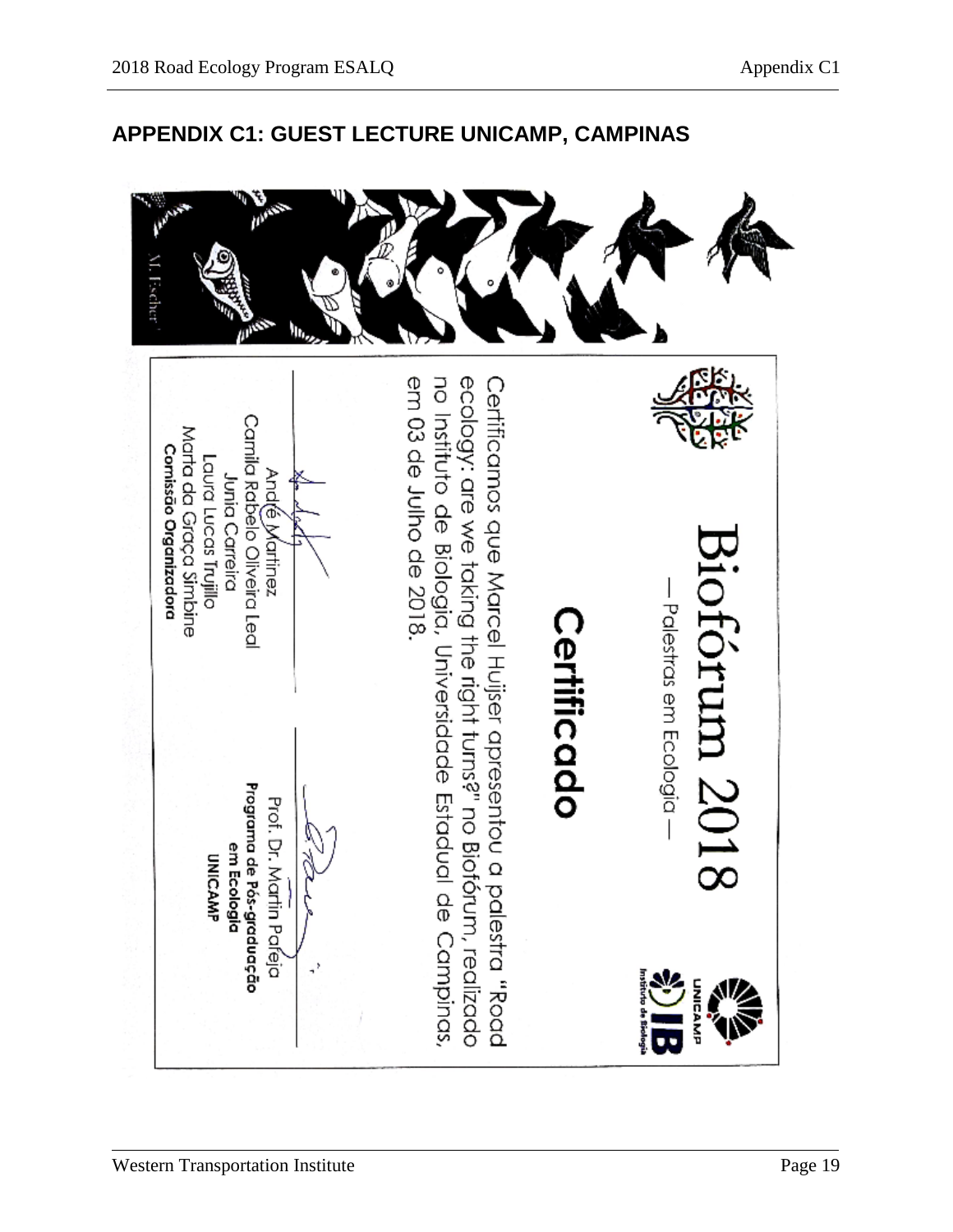### <span id="page-19-0"></span>**APPENDIX C2: ROAD ECOLOGY CONFERENCE BAURU**

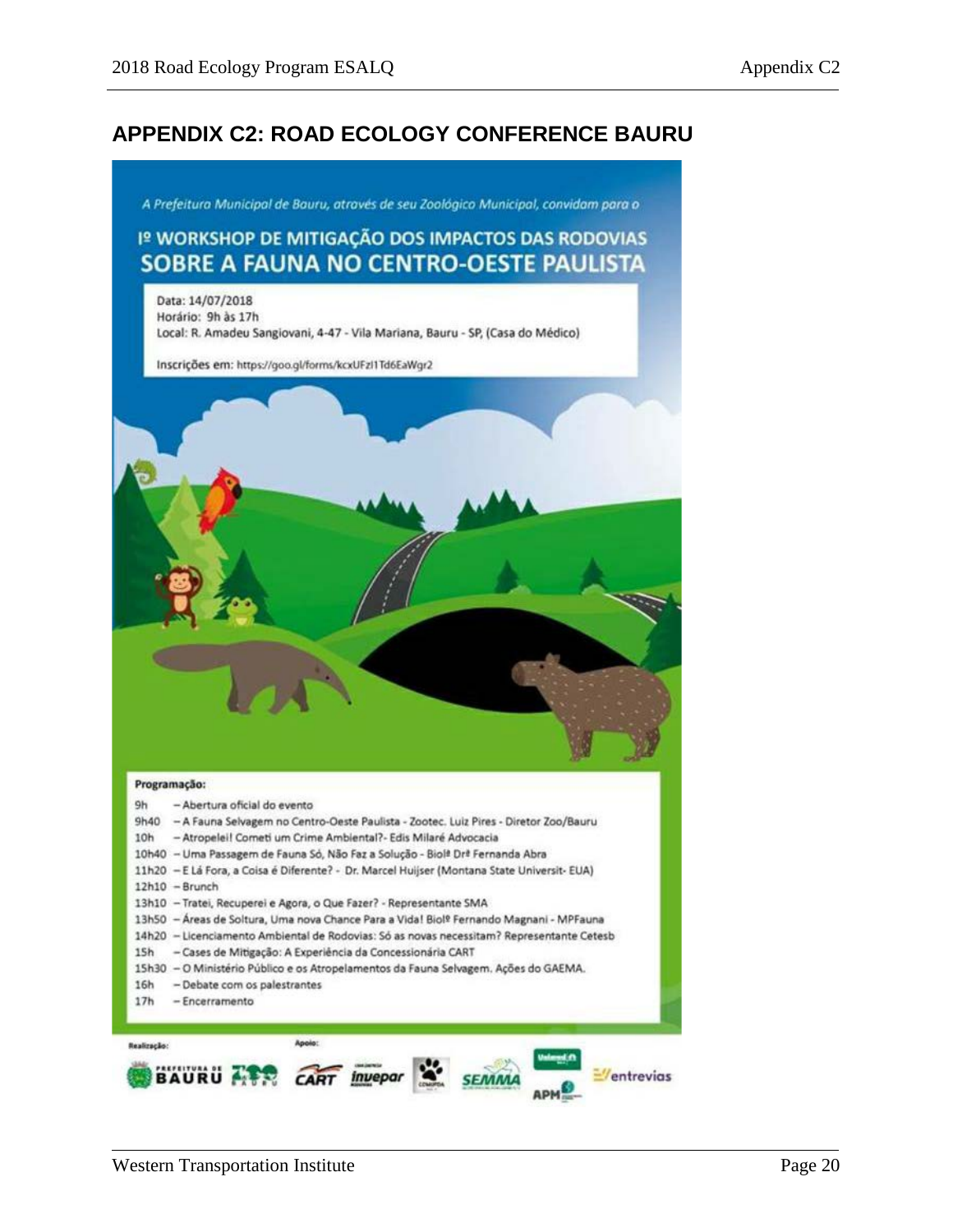### <span id="page-20-0"></span>**APPENDIX C3: TWO DAY COURSE UNESP, BOTUCATU**



UNIVERSIDADE ESTADUAL PAULISTA



Câmpus de Botucatu

#### **ATESTADO**

ATESTAMOS que o Prof. Dr. Marcel O. Huijser, PASSAPORTE 447169300 USA, ministrou/ministra aulas aos discentes do Programa de Pós-graduação desta Unidade Universitária, conforme abaixo descrito:

#### Programa: Ciência Florestal

| Disciplina                                              | cnA  | <b>Dt Início</b> | Dt.Término |           | Curso Discentes | Hr/Aula |
|---------------------------------------------------------|------|------------------|------------|-----------|-----------------|---------|
| Tópicos Especiais: Introdução à Ecologia de<br>Estradas | 2018 | 06/08/2018       | 07/08/2018 | <b>MD</b> |                 | 15      |

Botucatu, 16 de agosto de 2018

Fos Ochiacae-FCA/UNESP

Paculitate de Dénoise Agrantimiste - Diffraux de Robissiu -<br>Pagna de Montei Universitate : Scop, 19510031, Pagna de Monte<br>Pagna de Montei : Avaloise - Diffraux Cameroid: 14-2000-710, CNFJ: 45.024.910.002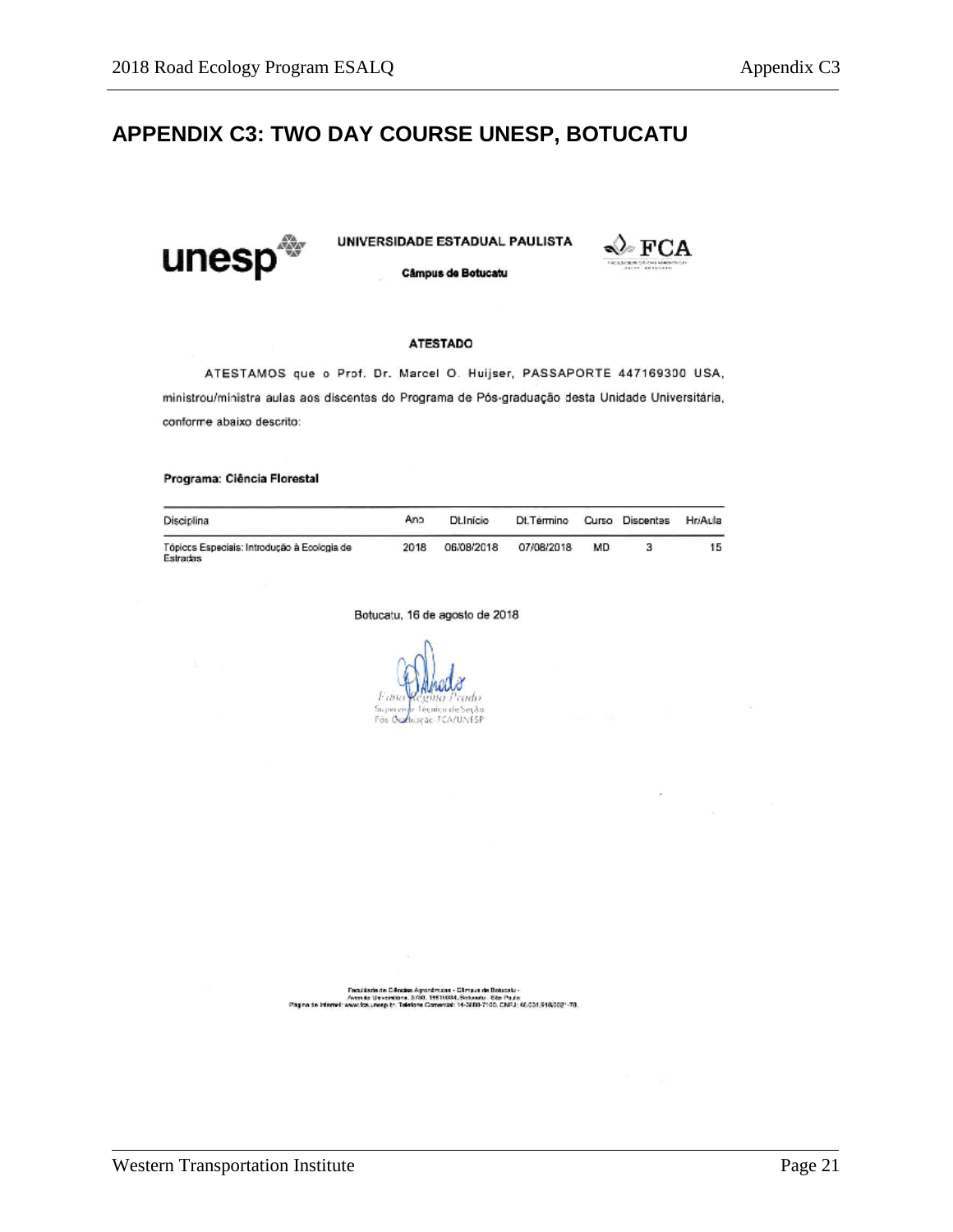### <span id="page-21-0"></span>**APPENDIX C4: WORKSHOP SER 2017 CONFERENCE**